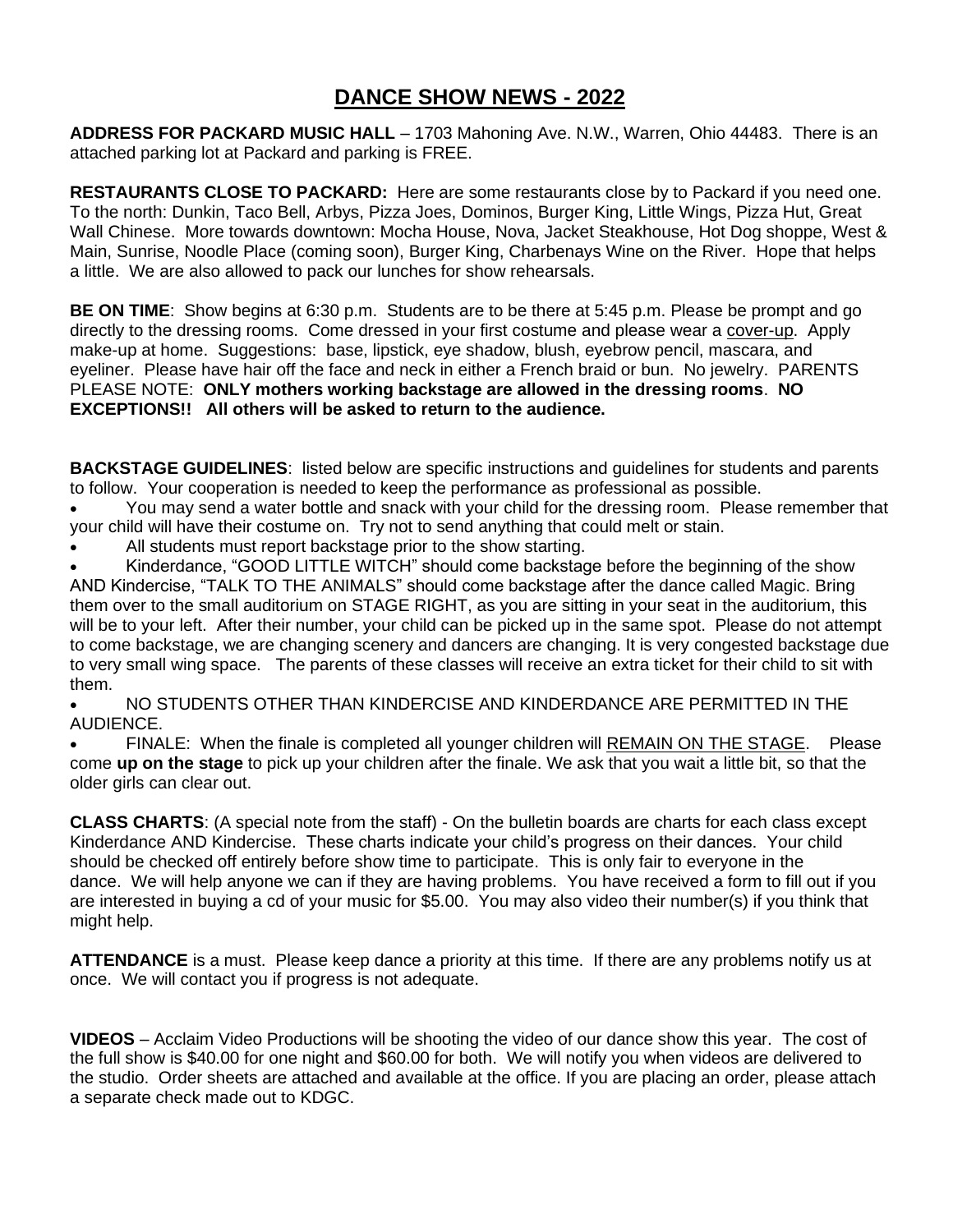**PICTURES:** Individual and group pictures will be taken at dress rehearsals at Packard Music Hall by Reflections Studio Photography. As soon as I have a picture form from them I will email it to everyone.

**VOLUNTEERS**: We will need help during rehearsals and on the nights of the show. During rehearsals, we need someone to take care of the group pictures, scenery work, line up students for their dances, etc. On show night, we need help in the dressing rooms. **If your child is in two nights, it would be great if you could volunteer in the dressing room one night**. We will probably have scenery work to do, so if anyone could volunteer some time here at the studio or take work home, we would greatly appreciate it.

**FROZEN TICKET SALES: Packard is sending a staff member to conduct ticket sales on Wednesday, May 25th, from 9:00 a.m. – 3:00 p.m. When you arrive at the studio, please come in and sign your name on the sign in sheet by group: Senior Line, Pre-Senior Line, Pre-Teen Line, Junior Line, open students. No one will be at the studio before 8:30 on ticket sale day.**

**The following are start times for various groups:**

- Graduating Seniors 9:00 a.m.
- Senior Line 9:15 a.m.
- Pre-Senior Line 9:45 a.m.
- Pre-Teen Line 10:15 a.m.
- Junior Line 10:45 a.m.
- All other students 11:30 a.m.

Tickets will only be available to purchase in person at the studio on the first day of ticket sales, there will be NO phone sales on May 25. When purchasing tickets, you may pay with cash, check or charge. After the initial ticket sale day, tickets will only be available by calling the Packard Music Hall Box Office, Monday – Friday, 10:00 a.m. – 4:00 p.m. The phone number for the box office is 330-841-2619. Ticket prices are \$24.00 and this includes all taxes and fees. Tickets are reserved seating so please know how many seats you need for each night's performance. **If your child is in kindercise or kinderdance, you will receive a ticket (at no charge) for them to sit with you after their performance. Please tell Jim from Packard that when you purchase your tickets. There are no longer any seating restrictions. You may purchase as many tickets as you would like and have everyone seated together. Please make sure you know which night you need tickets.**

**Anyone selling 10 tickets will receive a complimentary ticket, and a trophy so make sure your eleventh ticket is with your seats.** Only one trophy per family is awarded for selling 10 tickets. If you would like to purchase another trophy for a second child for \$8.00, please contact the office. You may only receive a trophy if you sell ten tickets. You are not able to just purchase a ticket trophy. **Anyone selling 20 tickets will receive two complimentary tickets and a \$50 gift certificate towards classes over the summer or next fall.** Due to covid, our student numbers are down, and our cast of dancers is smaller. We are trying to make sure we can have our shows at auditoriums such as Packard Music Hall.

**GRADUATING SENIORS**: We need a senior picture for the program as soon as possible.

**10 & 15 YEAR AWARD** – If anybody is due for these awards please let your teacher, or the office know immediately. The ten- and fifteen-year awards are for anyone who has danced in ten or fifteen shows.

**PROGRAM ADS** – there is still time to solicit an ad or put that special good luck message in our program. They are due May 21.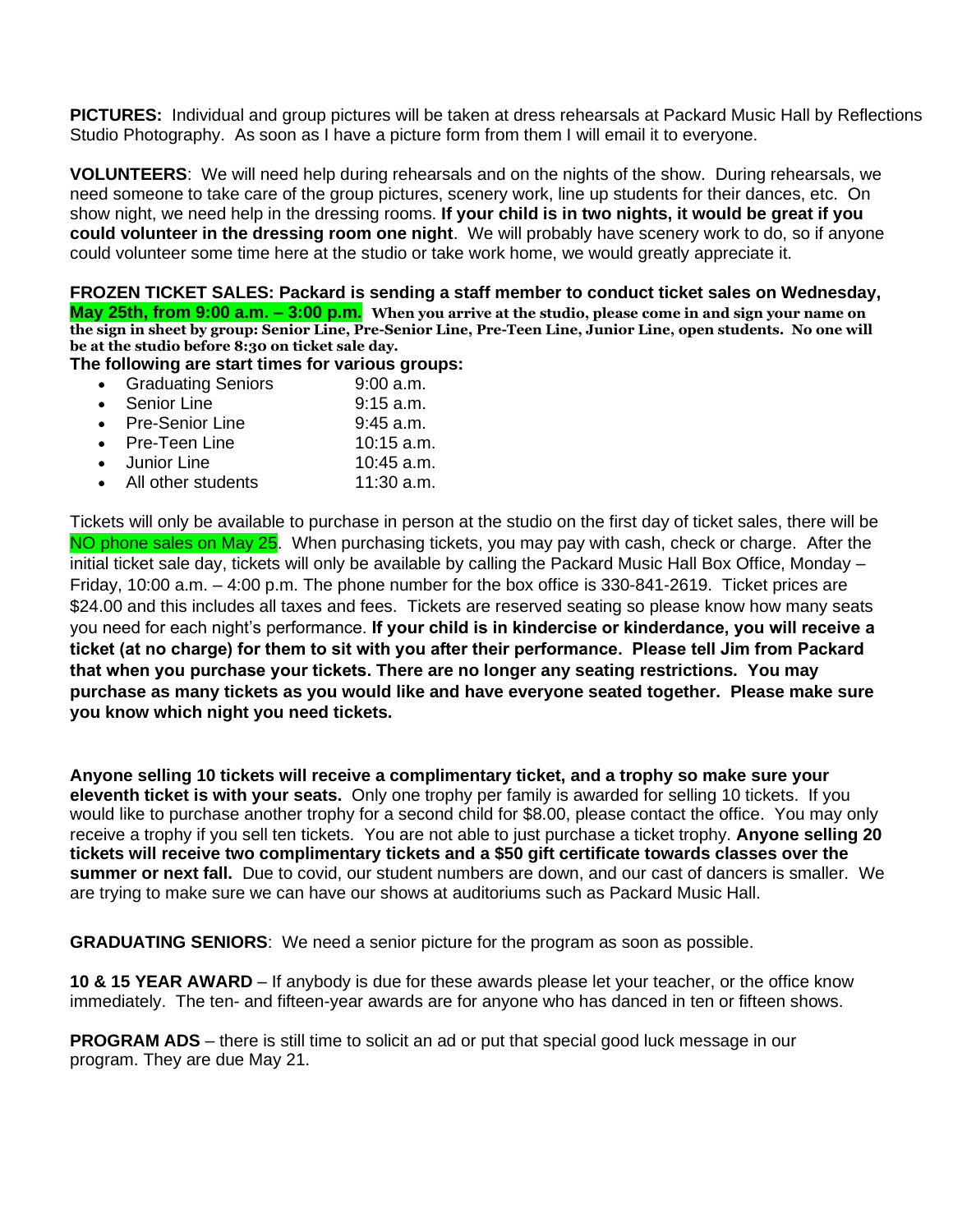**DANCE LINE MEMBERS** – Don't forget if you have not brought in an ad for the program there will be an assessment of \$30.00 charged to your account. We are not able to put pictures in the program without the revenue from these ads.

**PROGRAM PICTURES** – **Picture day for the "WICKED" program pictures is going to be held at the studio on Tuesday, May 24. These are the pictures that are put in the program for dance lines, Cecchetti students who have passed their exams, Split Club, Characters and ten/fifteen-year awards. The schedule for these pictures is on the next page.**

All Cecchetti, split club, and ten/fifteen-year awards are to wear black leotard and pink tights for these pictures.

**\*Cecchetti Students:** Please remember you should take the picture in the last exam that you have passed, not the grade that you are currently working in.

### **2021-22 SPLIT CLUB**

**Please check for your name. If you feel you should be on split club, let Lisa know and she will check. If your name is listed, make sure you still have your splits.**

**All 3 Splits**: Aliya Abeid, Emma Boccieri, Grace Burgoyne, Hailey Canfield, Ava Carbon, Emily Duraney, Sophia Klindworth, Emma Puhl, Mia Sciola, Madelyn Sipusic

**Right and Left Splits**: Noelle Beagle, Stella Champion, Sydney Henderson, Alexis Italiano, Macy Martin, Felicita Quinones, Teresa Quinones, Mia Ricchiuti, Gabriella Zenobi

#### **Cecchetti Levels for program pictures – Check Please**

**Wear black leotard and pink tights for the program picture. You are to take the program picture of the class that you have last examined in and not in the level that you are currently working on at this time. If your name has been left out or if you are in the wrong grouping please notify us at once.**

#### **Primary 3**

Addyson Davis Ava Farris Scarlet Hernandez Carmella Hurdley Giavonna Italiano Ioanna Katsourakis Olivia Kempe Matilda Mausteller Samantha Pickel Valeria Ramirez Carlena Savko Tessa Sciola Selah Shaffer Kaitlynn Truslow Annabelle Witmer

### **Cecchetti I**

Emma Boccieri Stella Hernandez Julia Jones Milana Kalouris

Sophia Klindworth Layla Mathew Kate Pifher Monica Skurich Domenica Tukalo

#### **Cecchetti II**

Katelyn Bowen Ava Carbon Delaney Cozart Lillyan Lutz Margaux Malloy Lily Martin Mia Sciola Dallas Sipusic Reagan Tedesco Kamillie Truslow Gabriella Zenobi

### **Cecchetti III**

Caitlin Blankenship Grace Burgoyne

Hailey Canfield Emily Duraney Alexis Italiano Nina Kalouris Melina Livosky Macy Martin Emma Puhl Mia Ricchiuti Julia Snyder Emily Wright

### **Cecchetti IV**

Noelle Beagle Sydney Henderson Felicita Quinones Teresa Quinones Madelyn Sipusic

**Cecchetti VII**

Aliya Abeid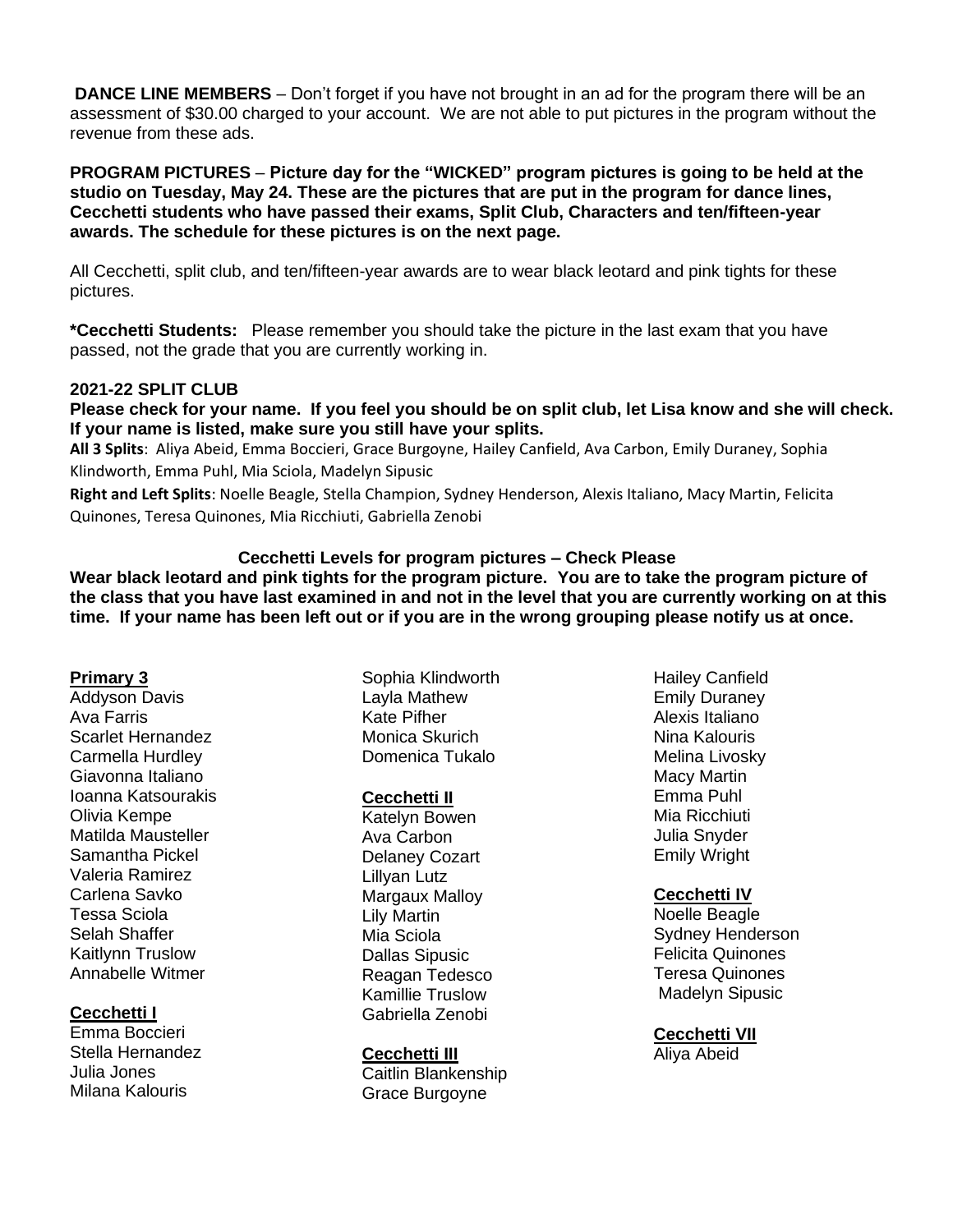## PROGRAM PICTURE SCHEDULE

# FOR JAZZ & TAP LINES, CECCHETTI STUDENTS THAT HAVE TAKEN AN EXAM AND SPLIT CLUB

| $10-00$ , $11, 110, 21, 202$                                 |                          |                         |
|--------------------------------------------------------------|--------------------------|-------------------------|
| 4:05                                                         | <b>Senior Characters</b> | Character costumes      |
| 4:10                                                         | <b>Primary III</b>       | Black & Pink            |
| 4:17                                                         | Split Club               | Black & Pink            |
| 4:24                                                         | Cecchetti I              | <b>Black &amp; Pink</b> |
| 4:30                                                         | Cecchetti VII            | Black & Pink            |
| 4:32                                                         | Cecchetti II             | Black & Pink            |
| 4:37                                                         | <b>Junior Jazz</b>       | Spellbound              |
| 4:42                                                         | Lyrical                  | Changed for Good        |
| 4:47                                                         | Junior Tap               | Wonderful               |
| 4:52                                                         | Cecchetti IV             | Black & Pink            |
| 4:57                                                         | Cecchetti III            | Black & Pink            |
| 5:02                                                         | Pre-Teen Jazz            | Tornado                 |
| 5:07                                                         | Teen Tap                 | Caged                   |
| 5:12                                                         | Company Jazz             | Chistery's Message      |
| 5:17                                                         | Pre-Senior Jazz          | He's the Wizard         |
| 5:22                                                         | <b>Kick</b>              | Nessa Walks             |
| 5:29                                                         | Company Tap              | The Magic Man           |
| 5:35                                                         | Senior Tap               | Caged                   |
| 5:45                                                         | Senior Jazz              | He's the Wizard         |
|                                                              |                          |                         |
|                                                              |                          |                         |
| ** Senior Character picture will include: Elphaba and Glinda |                          |                         |

TUESDAY, May 24, 2022

**10/15 Year Awards: Please take whenever you are here in black and pink**

**Remember - Your Cecchetti picture is taken in the level of your last exam passed.**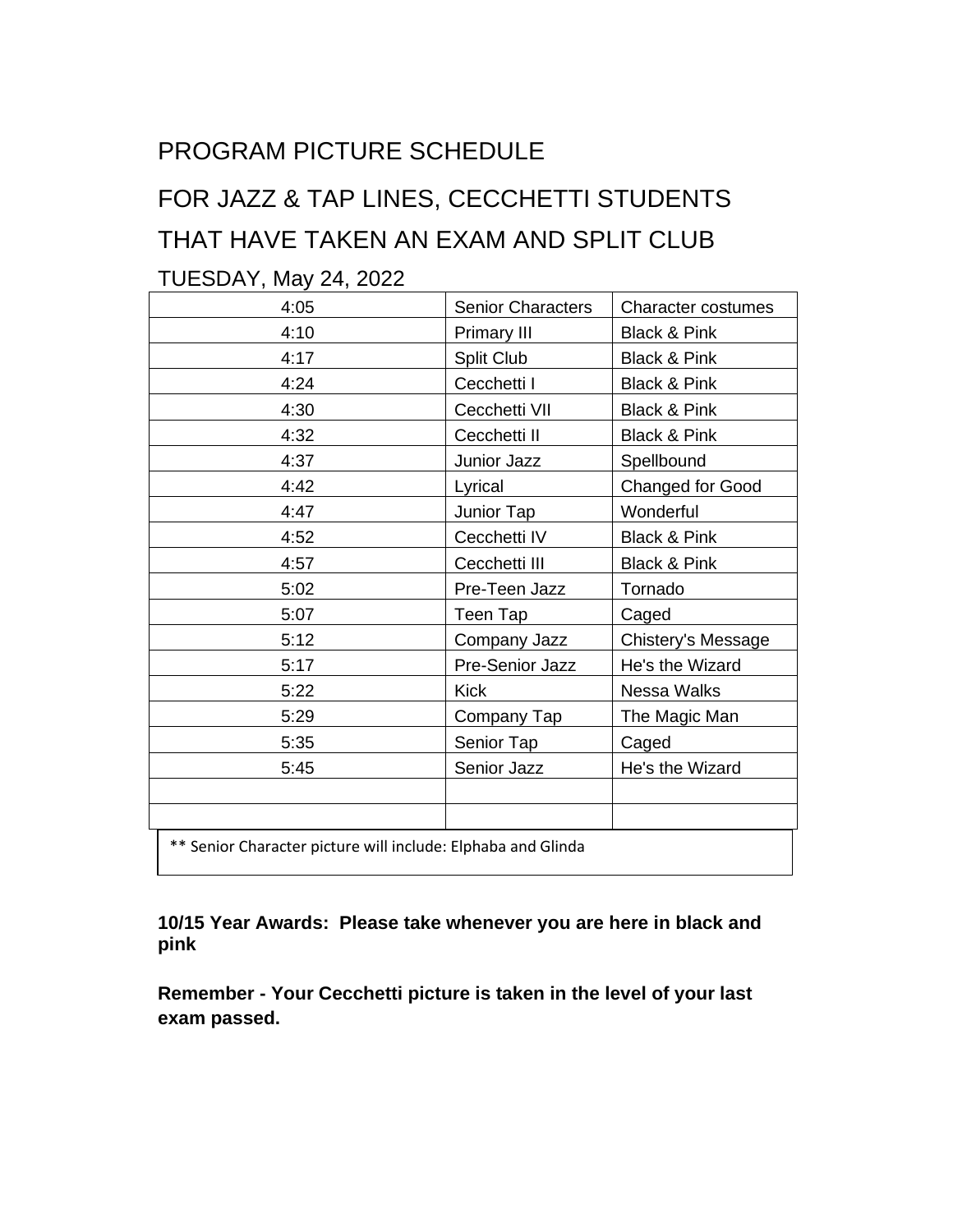

### **~FINALE~**

### **ONE SHORT DAY**

**One short day In the Emerald City One short day To have a lifetime of fun One short day And we're warning the city Now that we're in here You'll Know we've been here Before we are done!**

**One short day In the Emerald City One short day To have a lifetime of fun One short day**

**What a way To be seeing the city Where so many roam to We'll call it home too And then, just like now We can say We're just two friends Two good friends Two best friends**

**Sharing one wonderful One short**

**The wizard will see you now!**

**Day!**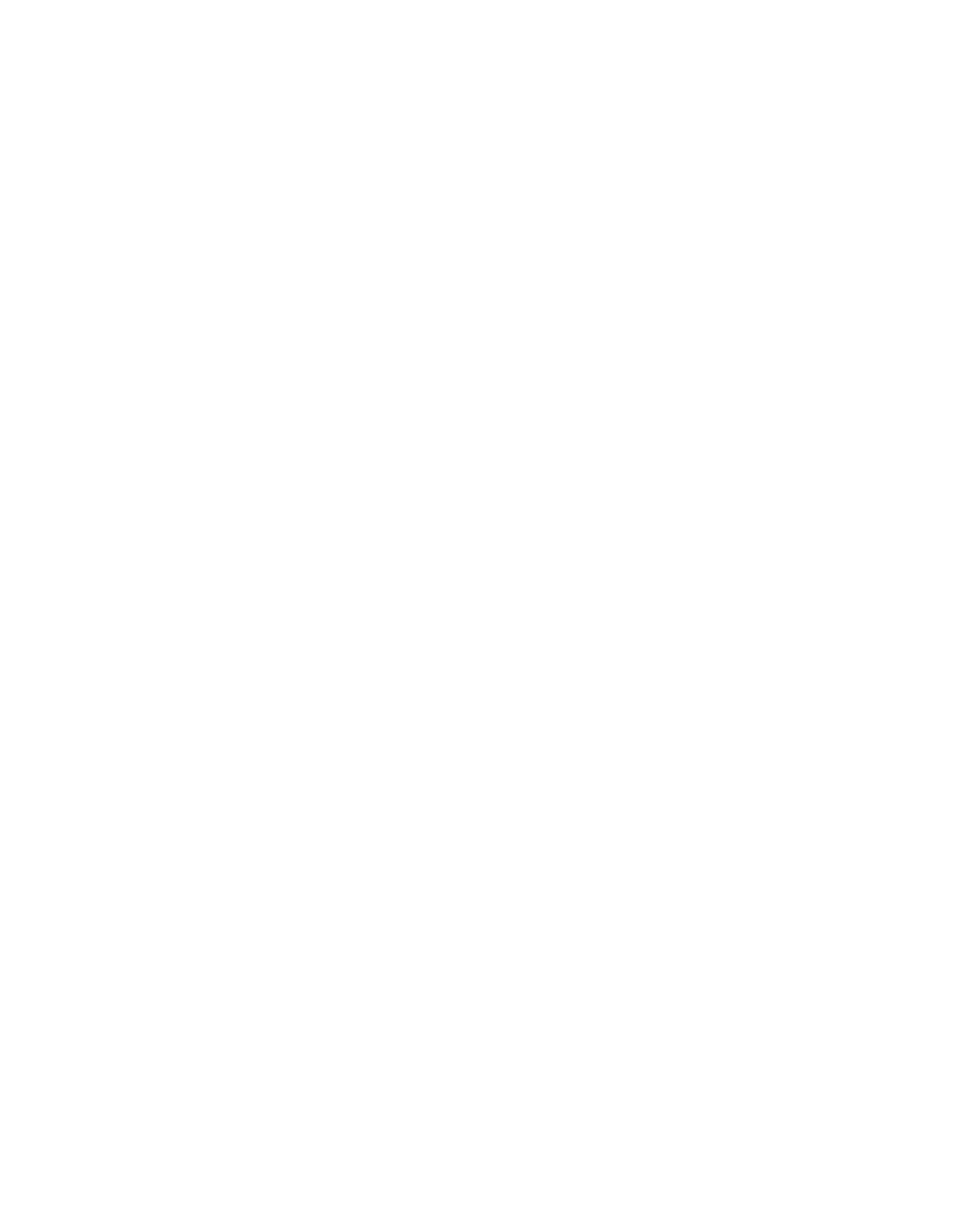## **"WICKED" DANCE SHOW T-SHIRT ORDER FORM**

**This is the artwork that will be on the shirt this year. It will be a black short sleeve t-shirt.**



| PHONE: ______________________________                                         |  |  |  |  |
|-------------------------------------------------------------------------------|--|--|--|--|
|                                                                               |  |  |  |  |
|                                                                               |  |  |  |  |
|                                                                               |  |  |  |  |
| Child XS Child S Child M Child L                                              |  |  |  |  |
| Adult S ________ Adult M ________ Adult L ________ Adult XL _______ Adult XXL |  |  |  |  |
| Please charge t-shirt to card on file.                                        |  |  |  |  |

Please turn in or email officekdgc@gmail.com your orders and I will charge your account. I need orders by Saturday, May 21st.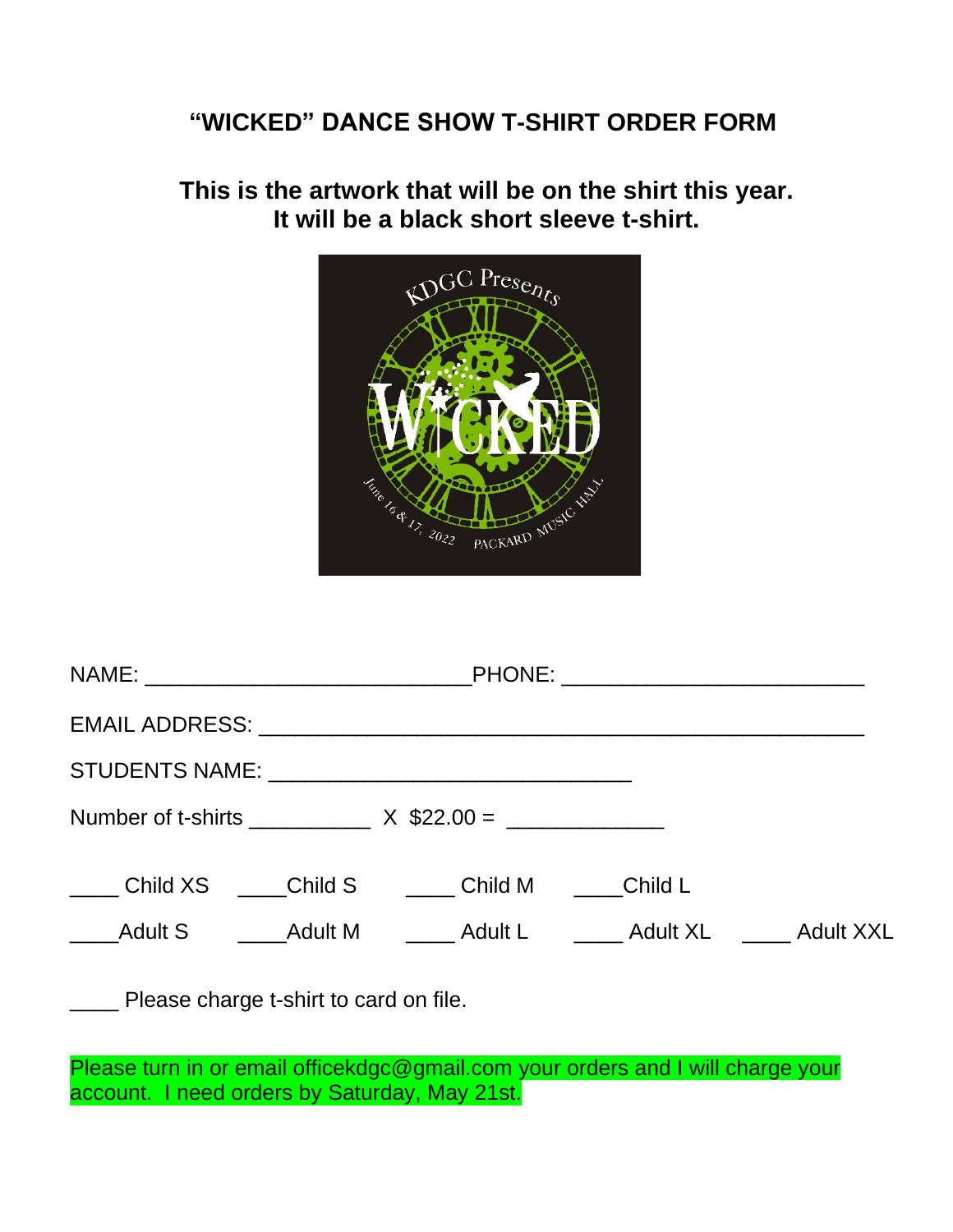# **WICKED VIDEO ORDER FORM**

| STUDENTS NAME: ___________________________________                                                                                                                                                                                                                                                                                                                        |                  |                                                                                                                                                                                                                                                                                                                     |                                         |            |
|---------------------------------------------------------------------------------------------------------------------------------------------------------------------------------------------------------------------------------------------------------------------------------------------------------------------------------------------------------------------------|------------------|---------------------------------------------------------------------------------------------------------------------------------------------------------------------------------------------------------------------------------------------------------------------------------------------------------------------|-----------------------------------------|------------|
| The videos are \$40.00 for one night and \$60.00 for both nights. Prices include tax                                                                                                                                                                                                                                                                                      |                  |                                                                                                                                                                                                                                                                                                                     |                                         |            |
| Both Thursday & Friday performances                                                                                                                                                                                                                                                                                                                                       |                  | $\frac{1}{2}$ $\frac{1}{2}$ $\frac{1}{2}$ $\frac{1}{2}$ $\frac{1}{2}$ $\frac{1}{2}$ $\frac{1}{2}$ $\frac{1}{2}$ $\frac{1}{2}$ $\frac{1}{2}$ $\frac{1}{2}$ $\frac{1}{2}$ $\frac{1}{2}$ $\frac{1}{2}$ $\frac{1}{2}$ $\frac{1}{2}$ $\frac{1}{2}$ $\frac{1}{2}$ $\frac{1}{2}$ $\frac{1}{2}$ $\frac{1}{2}$ $\frac{1}{2}$ |                                         |            |
| $\frac{1}{2}$ $\frac{1}{2}$ $\frac{1}{2}$ $\frac{1}{2}$ $\frac{1}{2}$ $\frac{1}{2}$ $\frac{1}{2}$ $\frac{1}{2}$ $\frac{1}{2}$ $\frac{1}{2}$ $\frac{1}{2}$ $\frac{1}{2}$ $\frac{1}{2}$ $\frac{1}{2}$ $\frac{1}{2}$ $\frac{1}{2}$ $\frac{1}{2}$ $\frac{1}{2}$ $\frac{1}{2}$ $\frac{1}{2}$ $\frac{1}{2}$ $\frac{1}{2}$<br>Thursday, June 16 <sup>th</sup> (Full Performance) |                  |                                                                                                                                                                                                                                                                                                                     |                                         |            |
| $\frac{1}{2}$ $\frac{1}{2}$ \$40.00<br>Friday, June 17 <sup>th</sup> (Full Performance)                                                                                                                                                                                                                                                                                   |                  |                                                                                                                                                                                                                                                                                                                     |                                         |            |
|                                                                                                                                                                                                                                                                                                                                                                           |                  | Total:                                                                                                                                                                                                                                                                                                              | <u> 1999 - Johann Barbara, martin a</u> |            |
| Please return form with cash or check payment made payable to KDGC. You may<br>turn in orders at the studio.                                                                                                                                                                                                                                                              |                  |                                                                                                                                                                                                                                                                                                                     |                                         |            |
| _____ Please charge card on file for the video                                                                                                                                                                                                                                                                                                                            |                  |                                                                                                                                                                                                                                                                                                                     |                                         |            |
|                                                                                                                                                                                                                                                                                                                                                                           |                  |                                                                                                                                                                                                                                                                                                                     |                                         |            |
|                                                                                                                                                                                                                                                                                                                                                                           | <b>VOLUNTEER</b> |                                                                                                                                                                                                                                                                                                                     |                                         |            |
|                                                                                                                                                                                                                                                                                                                                                                           |                  |                                                                                                                                                                                                                                                                                                                     |                                         |            |
| YES, I WILL VOLUNTEER                                                                                                                                                                                                                                                                                                                                                     |                  |                                                                                                                                                                                                                                                                                                                     |                                         |            |
|                                                                                                                                                                                                                                                                                                                                                                           |                  |                                                                                                                                                                                                                                                                                                                     |                                         |            |
| Work rehearsals                                                                                                                                                                                                                                                                                                                                                           | circle>          | <b>MON</b>                                                                                                                                                                                                                                                                                                          | <b>TUES</b>                             | <b>WED</b> |
| Work show night                                                                                                                                                                                                                                                                                                                                                           | circle>          | <b>THURS</b>                                                                                                                                                                                                                                                                                                        | <b>FRI</b>                              |            |
| Work on scenery                                                                                                                                                                                                                                                                                                                                                           |                  |                                                                                                                                                                                                                                                                                                                     |                                         |            |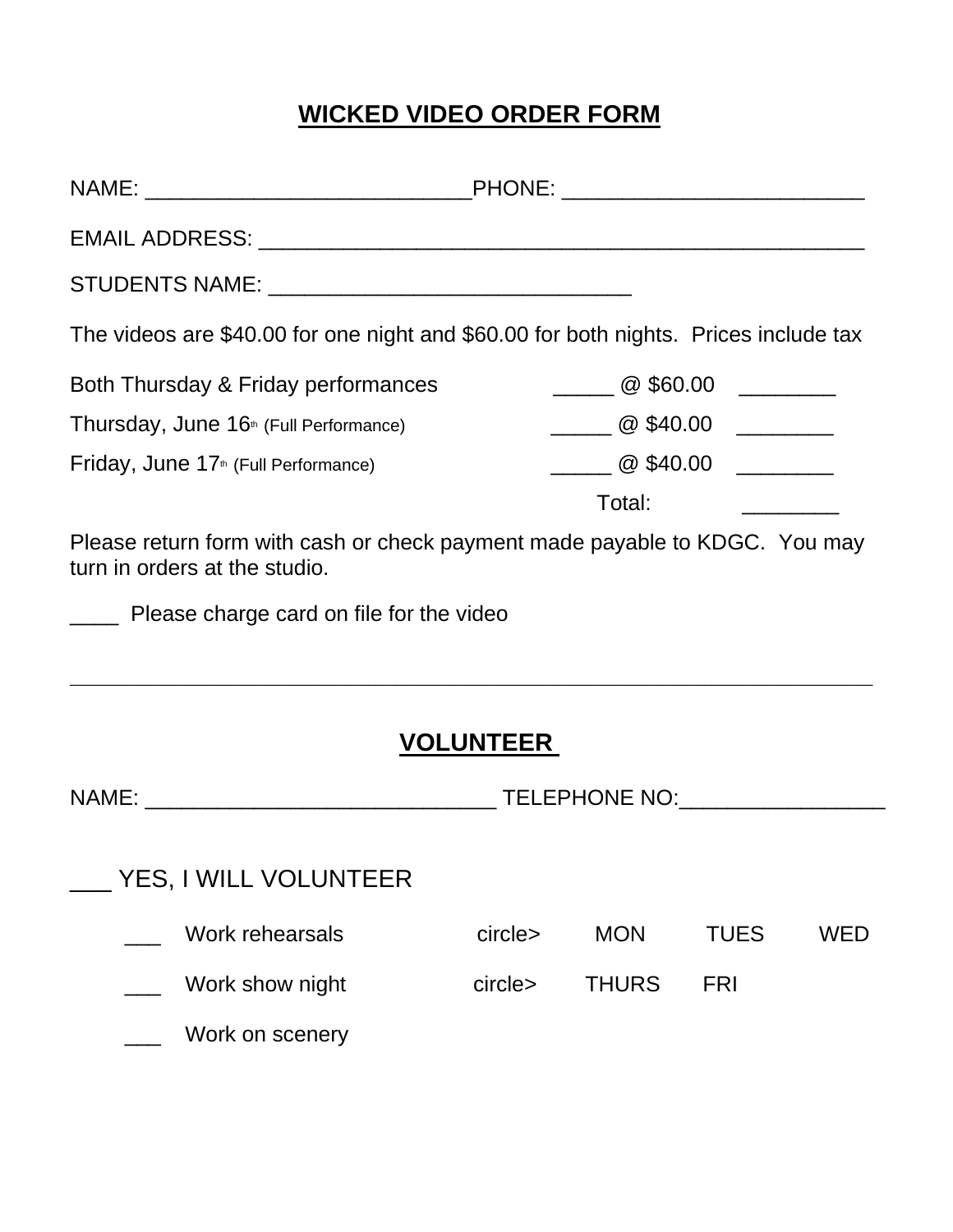### **MONDAY, JUNE 13th – At Packard Music Hall**

#### **Staging Rehearsal – Leotards and shoes (no costumes)**

| 9:00-10:00  | Kindercise                                                                    | <b>Talk to the Animals</b>                                                                                                                                                          | <b>Th12</b>       |
|-------------|-------------------------------------------------------------------------------|-------------------------------------------------------------------------------------------------------------------------------------------------------------------------------------|-------------------|
|             | <b>Kindercise</b>                                                             | <b>Talk to the Animals</b>                                                                                                                                                          | M5:00             |
|             | Kinderdance                                                                   | <b>Good Little Witch</b>                                                                                                                                                            | T4B.              |
|             | Kinderdance                                                                   | <b>Good Little Witch</b>                                                                                                                                                            | <b>M5:30B</b>     |
| 10:00-11:00 | <b>Ballet 2</b>                                                               | <b>Anyone Can be Fancy</b>                                                                                                                                                          | T5B               |
|             | <b>Ballet 1</b>                                                               | <b>Anyone Can be Fancy</b>                                                                                                                                                          | M4B               |
|             | Tap 2                                                                         | <b>Dear Future Husband</b>                                                                                                                                                          | T5:45B            |
|             | Tap 1                                                                         | <b>Dear Future Husband</b>                                                                                                                                                          | M4:45B            |
| 11:00-12:00 | Beg. Hip Hop                                                                  | <b>Magic</b>                                                                                                                                                                        | <b>W5:15C</b>     |
|             | Cecc 1                                                                        | Popular                                                                                                                                                                             | TH6B              |
|             | Primary 3 Beg.                                                                | <b>Best Friends</b>                                                                                                                                                                 | TH4B              |
|             | Mini Jazz                                                                     | <b>Shiz University</b>                                                                                                                                                              | TH <sub>5</sub> A |
| 12:00-1:00  | Beg. Jazz                                                                     | <b>Best Day Ever</b>                                                                                                                                                                | TH <sub>6</sub> C |
|             | Tap 4                                                                         | Tin Man                                                                                                                                                                             | TH <sub>4</sub> A |
|             | Tap <sub>3</sub>                                                              | <b>Rotten to the Core</b>                                                                                                                                                           | T5A               |
|             | Tap 3 Beg                                                                     | <b>Change in the Weather</b>                                                                                                                                                        | TH5B              |
| $1:00-2:00$ | Primary 3 Adv.                                                                | Loathing                                                                                                                                                                            | T4A               |
|             | Int Hip Hop                                                                   | <b>Animals Rescued</b>                                                                                                                                                              | S11:30C           |
|             | Jr/Mini Hip Hop                                                               | <b>Guards</b>                                                                                                                                                                       | W6B               |
|             | Jazz 3                                                                        | Hair in the Air                                                                                                                                                                     | T6A               |
| 2:00-3:00   | Jr. Jazz                                                                      | Spellbound                                                                                                                                                                          | W4B               |
|             | <b>Pre-Teen Hip Hop</b>                                                       | <b>Yellow Brick Road</b>                                                                                                                                                            | S10:30B           |
|             | Pre-Teen Jazz                                                                 | Tornado                                                                                                                                                                             | W4A               |
|             | Cecc I Adv.                                                                   | Dear Old Shiz                                                                                                                                                                       | M4A               |
| $3:00-4:00$ | <b>Cecc III</b>                                                               | The Wizard and I                                                                                                                                                                    | S12:30B           |
|             | Tap 4 Adv.                                                                    | Ding Dong the Witch is Dead                                                                                                                                                         | M6C               |
|             | <b>Junior Tap</b>                                                             | Wonderful                                                                                                                                                                           | W7A               |
|             | Sr/Teen Tap                                                                   | Caged                                                                                                                                                                               | M8:30A            |
| 4:00-5:00   | All Jazz Lines<br>Pre-Sr./Sr. Jazz<br>Pre-Sr./Sr. Jazz                        | One Short Day<br>He's the Wizard<br>No One Mourns the Wicked (closer)                                                                                                               | <b>Production</b> |
| 5:00-6:00   | Pre-Sr./Sr. Jazz<br><b>Sr. Pointe</b><br><b>Advanced Pointe</b><br>Sr. Ballet | <b>Flying Monkeys</b><br><b>Dancing Through Life</b><br><b>No Good Deed</b><br><b>Defying Gravity</b>                                                                               | S11:30<br>TH8     |
| 6:00-7:00   | Sr. Hip Hop                                                                   | <b>March of the Witch Hunters</b>                                                                                                                                                   | M6A               |
|             | Sr/Teen Tap                                                                   | No One Mourns the Wicked                                                                                                                                                            | <b>S8:30A</b>     |
|             | <b>Company Tap</b><br>Kick<br>Lyrical<br>Alumni<br><b>Duet</b>                | NEED TO BE DONE BY 7:00. FOLLOWING DEPENDING ON TIME<br><b>Magic Man</b><br>Nessa Walks<br><b>Changed for Good</b><br><b>Goodbye Yellow Brick Road</b><br><b>Chistery's Message</b> |                   |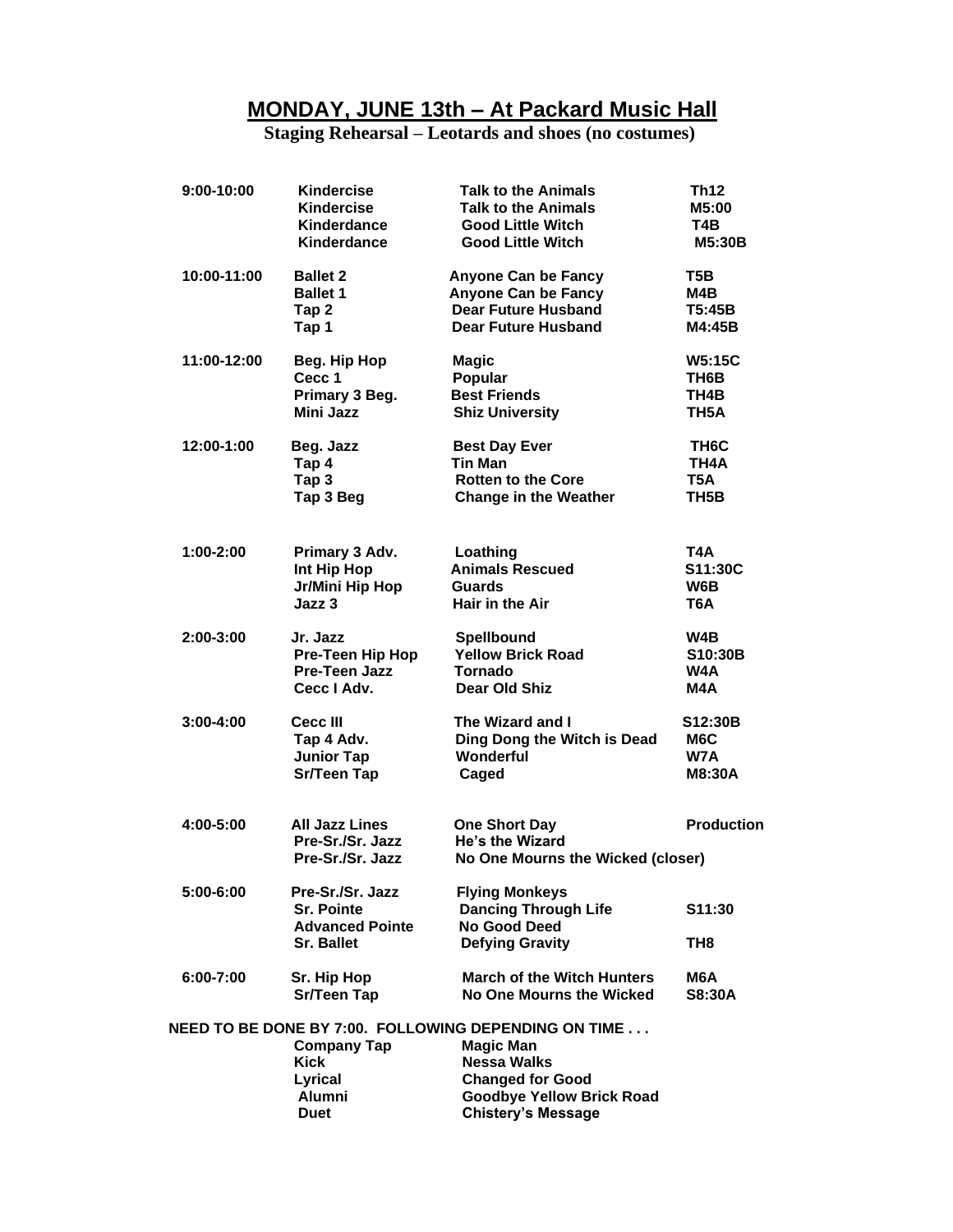### **\*\*SHOW ORDER FOR BOTH NIGHTS IS SUBJECT CHANGE. TUESDAY JUNE 14th – At Packard Music Hall**

#### **Dress Rehearsal for THURSDAY'S Show**

#### • **Please wear your entire costume and be prepared to take group pictures.**

**9:00-1:30 Finale No One Mourns the Wicked Senior/Teen Tap Good Little Witch Kinderdance (M5:30B) Dear Old Shiz Cecchetti I Adv. (M4A) Magic Beginner Hip Hop (W5:15B) The Magic Man Company Tap The Wizard and I Cecchetti III (S12:30)** Loathing **Primary 3 Ballet (T4A)**<br>
Shiz University **Primary 3 Ballet (T4A) Talk to the Animals Kindercise (TH12) Dancing Through Life <b>Senior Pointe Senior Pointe Hair Up Jazz 3 (T5A)** Anyone Can Be Fancy **Ballet 1** (M4B) **Popular Cecchetti I (TH6B) Caged Senior/Teen Tap Animals Rescued Intermediate Hip Hop (S11:30C) Gravity Aliya Solo Change in the Weather Yellow Brick Road Pre-Teen Hip Hop (S10:30B) One Short Day Jazz Production 1:30-6:00 Finale Spellbound Junior Jazz Rotten to the Core Tap 3 (T6A) Defying Gravity Cecchetti IV/V/VII Dear Future Husband Tap 1 (M4:45B) Best Day Ever Beginner Jazz (TH6C) Nessa Walks Kick Line Tin Man Tap 4 (TH4A) Impossible Noelle Solo Wonderful Junior Tap (W7A) Flying Monkeys Senior/Pre-Senior Jazz Guards Junior/Mini Hip Hop (W6B) Tornado Pre-Teen Jazz No Good Deed Pointe Solo Goodbye Yellow Brick Road Alumni March of the Witch Hunters Senior Hip Hop (M6A) Best Friends Primary 3 Ballet (TH4B) Chistery's Message Duet Changed For Good Lyrical Ding Dong the Witch is Dead No One Mourns the Wicked Closer – Jazz Lines**

**Mini Jazz (TH5A)** 

**Senior/Pre-Senior Jazz**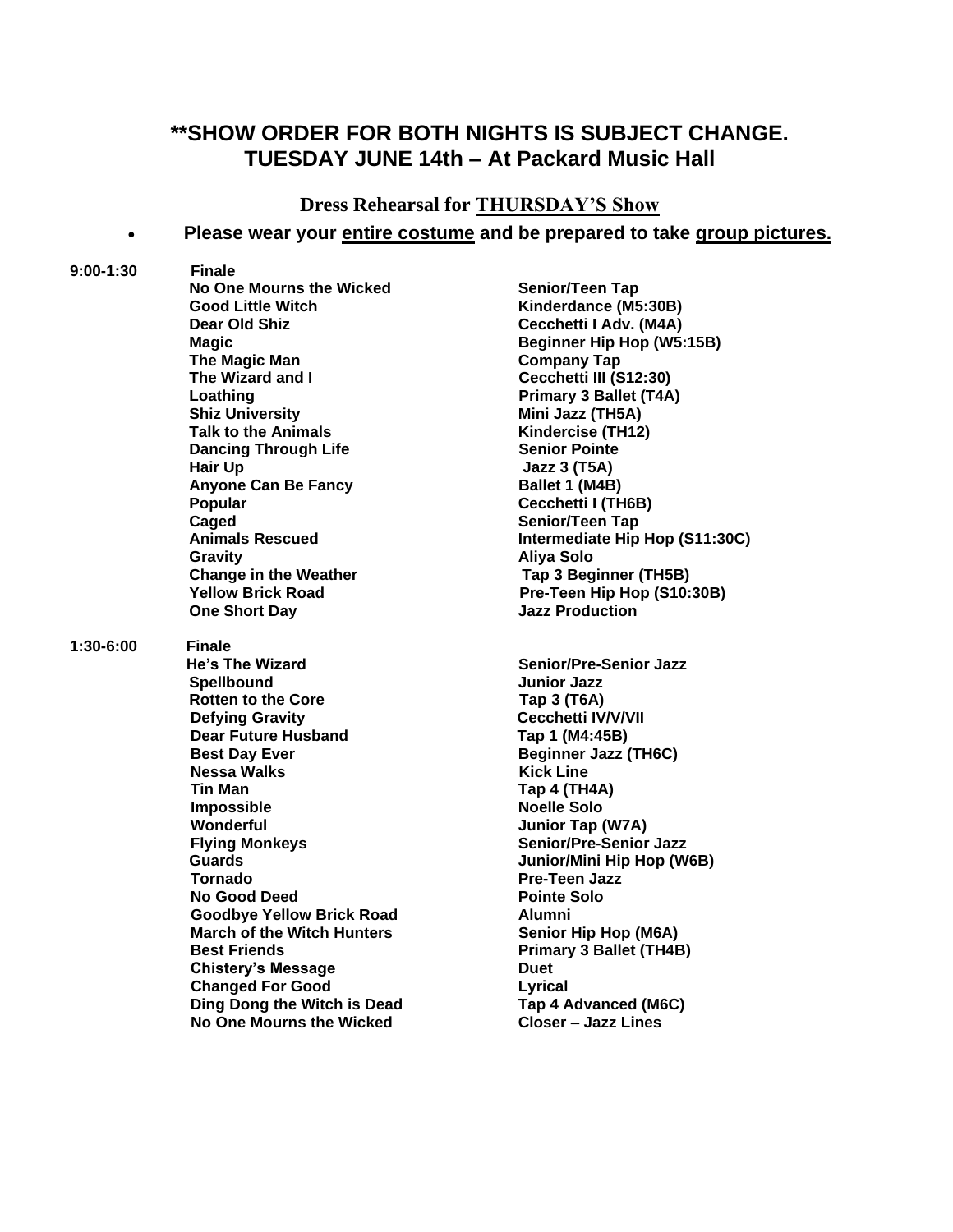### **WEDNESDAY, JUNE 15th – At Packard Music Hall Dress Rehearsal for FRIDAY'S Show**

• **Please wear your entire costume and be prepared to take group pictures.**

• **Please do not judge Tuesday's times for today. Many times, this dress rehearsal** 

**can run up to an hour faster because tech has already had one day to work and many of the group pictures are already taken. Please be ready to perform.**

 **9:00-1:30 Finale No One Mourns the Wicked <b>Senior/Teen Tap Good Little Witch Kinderdance (T4B) Dear Old Shiz Cecchetti I Adv. (M4A) Magic Beginner Hip Hop (W5:15B) The Magic Man Company Tap Loathing Primary 3 Ballet (T4A) Shiz University Mini Jazz (TH5A) Talk to the Animals Kindercise (M5) Dancing Through Life <b>Senior Pointe Senior Pointe Hair Up Jazz 3 (T5A)** Anyone Can Be Fancy **Ballet 2 (T5B) Popular Cecchetti I (TH6B) Caged Senior/Teen Tap Animals Rescued Intermediate Hip Hop (S11:30C) Gravity Aliya Solo Change in the Weather Yellow Brick Road Pre-Teen Hip Hop (S10:30B) One Short Day 1:30-6:00 Finale He's The Wizard Senior/Pre-Senior Jazz Spellbound Junior Jazz Rotten to the Core Tap 3 (T6A) Defying Gravity Cecchetti IV/V/VII Dear Future Husband Tap 2 (T5:45B) Nessa Walks Kick Line Tin Man Tap 4 (TH4A) Impossible Noelle Solo Wonderful Junior Tap (W7A) Flying Monkeys Senior/Pre-Senior Jazz Guards Junior/Mini Hip Hop (W6B) Tornado Pre-Teen Jazz No Good Deed Pointe Solo**<br> **Pointe Solo**<br> **Coodbye Yellow Brick Road <b>Point** Alumni **Goodbye Yellow Brick Road March of the Witch Hunters Senior Hip Hop (M6A) Best Friends Primary 3 Ballet (TH4B) Chistery's Message Duet Changed For Good Lyrical Ding Dong the Witch is Dead Tap 4 Advanced (M6C) No One Mourns the Wicked** 

**The Wizard and I Cecchetti III (S12:30) Beginner Jazz (TH6C)**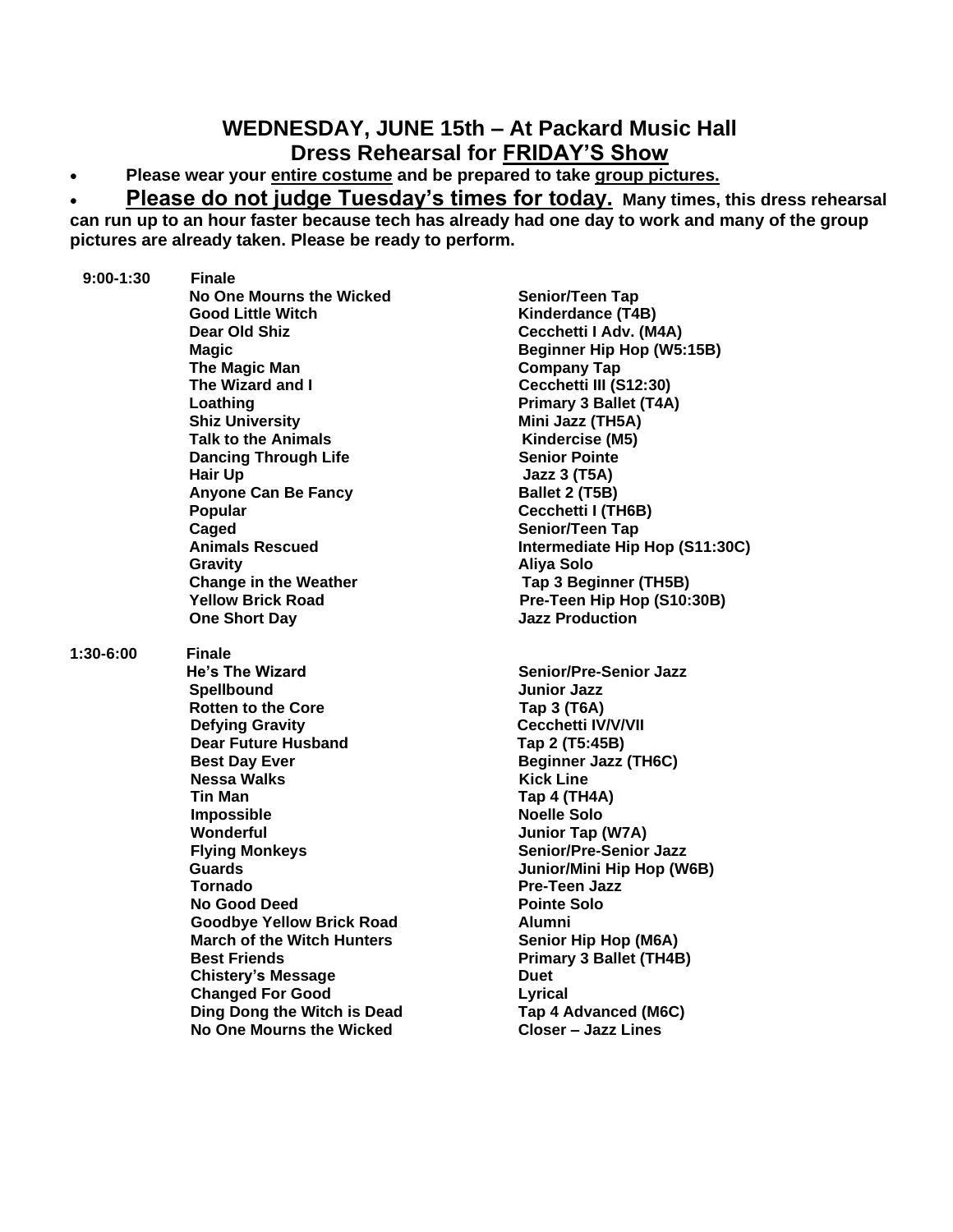| <b>WICKED SHOE/TIGHT LIST</b>  |                            |                            |               |
|--------------------------------|----------------------------|----------------------------|---------------|
| <b>CLASS</b>                   | <b>DANCE</b>               | <b>SHOES</b>               | <b>TIGHTS</b> |
| Kindercise (M5) & (TH12)       | Animals                    | bare feet                  | no socks      |
| Kinderdance (M5:30) & (T4)     | Good Little Witch          | <b>Pink Ballet</b>         | Pink          |
| Ballet 1 (M4) & Ballet 2 (T5)  | Anyone Can Be Fancy        | Pink Ballet                | Pink          |
| Primary III Beg (TH4)          | <b>Best Friends</b>        | <b>Pink Ballet</b>         | Pink          |
| Primary III Adv (T4)           | Loathing                   | <b>Pink Ballet</b>         | Pink          |
| Cecchetti I (TH6)              | Popular                    | Pink Ballet                | Pink          |
| Cecchetti I Adv. (M4)          | University of Shiz         | <b>Pink Ballet</b>         | Pink          |
| Cecchetti III (S12:30)         | Wizard & I                 | <b>Pink Ballet</b>         | Pink          |
| Cecchetti IV/V/VII             | Defying Gravity            | <b>Pink Ballet</b>         | Pink          |
| <b>Intermediate Pointe</b>     | Dancing Through Life       | <b>Pointe Shoes</b>        | Pink          |
| Adv. Pointe Solo               | No Good Deed               | <b>Pointe Shoes</b>        | Pink          |
| Tap 1 (M4:45) & Tap 2 (T5:45)  | <b>Future Husband</b>      | Tan Tap                    | Tan           |
| Tap 3 Beginner (TH5)           | What's the Weather         | Tan Tap                    | Tan           |
| Tap 3 (T5)                     | Rotten to the Core         | Tan Tap                    | Tan           |
| Tap 4 (TH4)                    | Tin Man                    | Tan Tap                    | Tan           |
| Tap 4 Advanced (M6)            | Ding Dong                  | Tan Tap                    | Tan           |
| Junior Tap (W7)                | Wonderful                  | Tan Tap                    | Tan           |
| Teen/Senior Tap                | Caged                      | tbd                        |               |
| Teen/Senior Tap                | No One Mourns the Wicked   | tbd                        | Tan           |
| Beginner Jazz (TH6)            | Best Day Ever              | bare feet/foot undeez      | Tan           |
| Jazz 3 (T6)                    | Hair in the Air            | bare feet/foot undeez      | Tan           |
| Mini Jazz (TH5)                | <b>School Girls</b>        | bare feet/foot undeez      | Tan           |
| Junior Jazz Line               | Spellbound                 | bare feet/foot undeez      | Tan           |
| Pre-Teen Jazz Line             | Tornado                    | bare feet/foot undeez      | Tan           |
| Pre-Sr/Senior Jazz Line        | He's a Wizard?             | bare feet/foot undeez      | Tan           |
| Pre-Sr/Senior Jazz Line        | <b>Flying Monkeys</b>      | bare feet/foot undeez      | Tan           |
| Lyrical                        |                            | tbd                        | tbd           |
| Kick                           | <b>Nessa Walks</b>         | <b>Tan Character Shoes</b> |               |
| Jazz Production/All Jazz Lines | One Short Day              | bare feet/foot undeez      | Tan           |
| Beginner Hip Hop (W5:15)       | Magic                      | White tennis shoes         | white no show |
| Int Hip Hop (S11:30)           | <b>Animals Rescue</b>      | tbd                        | tbd           |
| Junior/Mini Hip Hop (W6)       | Guards                     | tbd                        | tbd           |
| Pre-Teen Hip Hop (S10:30)      | <b>Yellow Brick Road</b>   | tbd                        | tbd           |
| Senior Hip Hop (M6)            | March of the Witch Hunters | Black or black&white       | no show socks |
|                                |                            |                            |               |
|                                |                            |                            |               |
|                                |                            |                            |               |
|                                |                            |                            |               |
|                                |                            |                            |               |
|                                |                            |                            |               |
|                                |                            |                            |               |